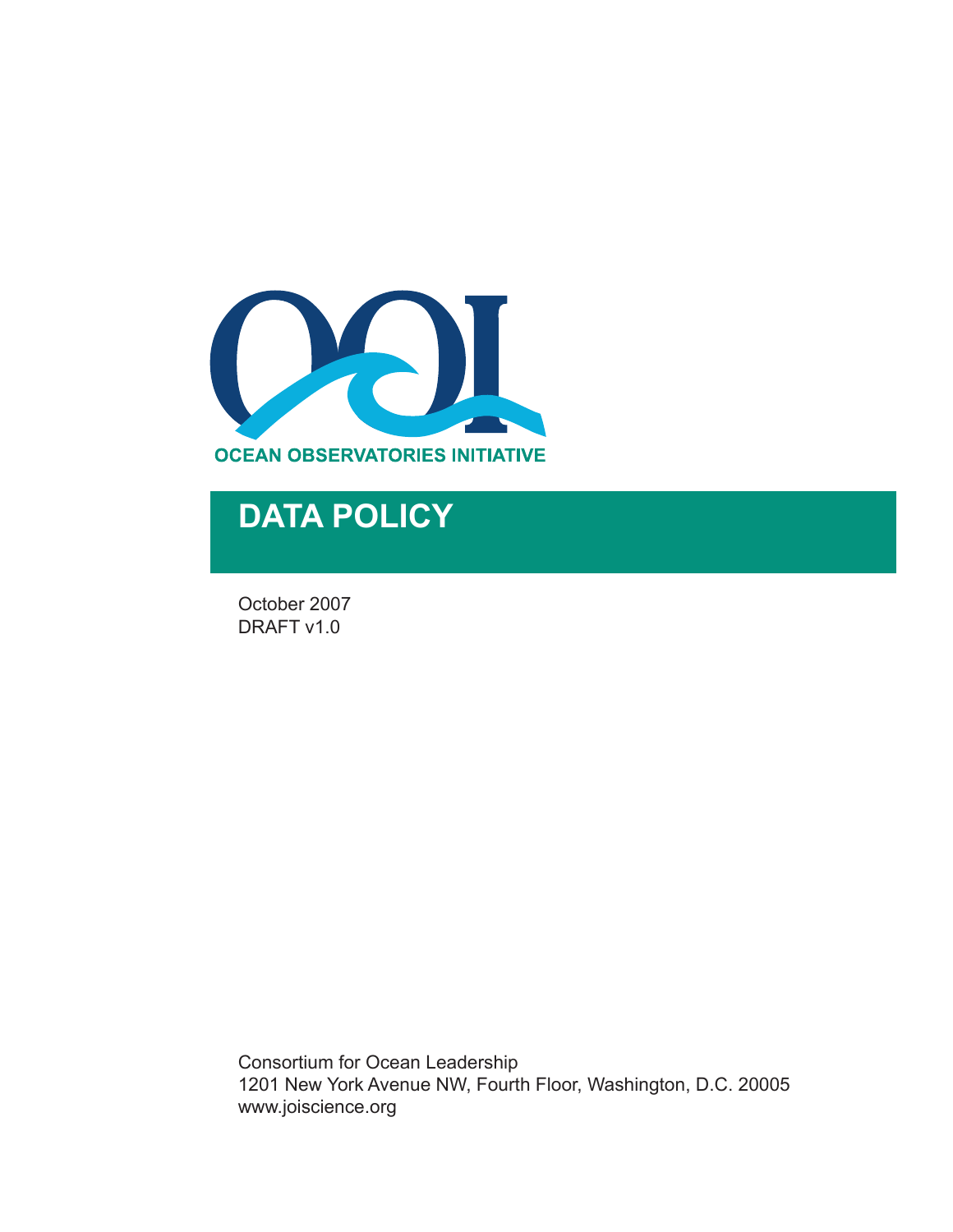The Ocean Observatories Initiative (OOI), through the establishment of an interactive, distributed, and integrated network of ocean sensors and software, represents a fundamentally new approach to marine science that requires new policies regarding data access and distribution. The OOI infrastructure will provide a myriad of different data streams containing real-time, near-real-time, and time-critical, spacereferenced and time-referenced data to be used for studies of the complex interactions amongst physical, chemical, biological, and geological processes in the ocean. Both the nature of the science to be addressed under OOI, and the auspices under which the data are collected, demand that OOI data be rapidly disseminated, open, and freely available (within constraints of national security).

- Rapidly disseminated implies that data will be made available as soon as technically feasible (i.e., there will be no delays in distribution for non-technical, non-security reasons).
- Open implies that data distribution will be unrestricted (unless for reasons of national security).
- Freely available means that data will be distributed without charge; there may be charges for the cost of reproduction and delivery when access is not web-based.

We envision the data policy as relevant to OOI data providers and OOI data users. In each case obligations exist in both directions.



The functions of the observatory system are not described by the data policy, although the observatory system is responsible for meeting the obligations imposed by the data policy.

In the OOI system, data will be generated by data sources, namely ocean sensors and software processes. Three classes of ocean data are envisioned, as follows:

- **Core and Community Data** generated by data sources that are part of the basic OOI infrastructure (e.g., meteorological or basic environmental data, or system data), or by data sources that are funded through collaborations in support of the user community or a subset of it (e.g., broadband seismometers or ADCP)
- **Individual Principal Investigator (PI) data** generated by data sources created by an individual or group of individuals for a specific research project
- **Commercial data** generated by privately funded data sources with commercial purposes; this data may be deemed proprietary and may carry usage fees

While encouraging the open and free distribution of all data, it is also recognized that individual investigators who have invested significant time and intellectual effort in the development of a sensor are entitled to some protection of this investment. Thus, an exception to the policy outlined above can be made for data derived from individual PI data sources:

Individual PIs who have developed a data source that becomes part of the OOI network may have exclusive rights to the data produced by that data source for a period of no more than one year from the onset of the data stream. The period of exclusive access must be approved in each case by the OOI Facility Governance Group. After the exclusivity limit, the historical data as well as the current stream from the individual PI data source will be made publicly available under the policy described for core and community data.

Data produced by all OOI data sources (including individual PI data sources) will be archived according to the OOI Data Management Plan and metadata will be catalogued describing all data collected including a description of where and how it is archived.